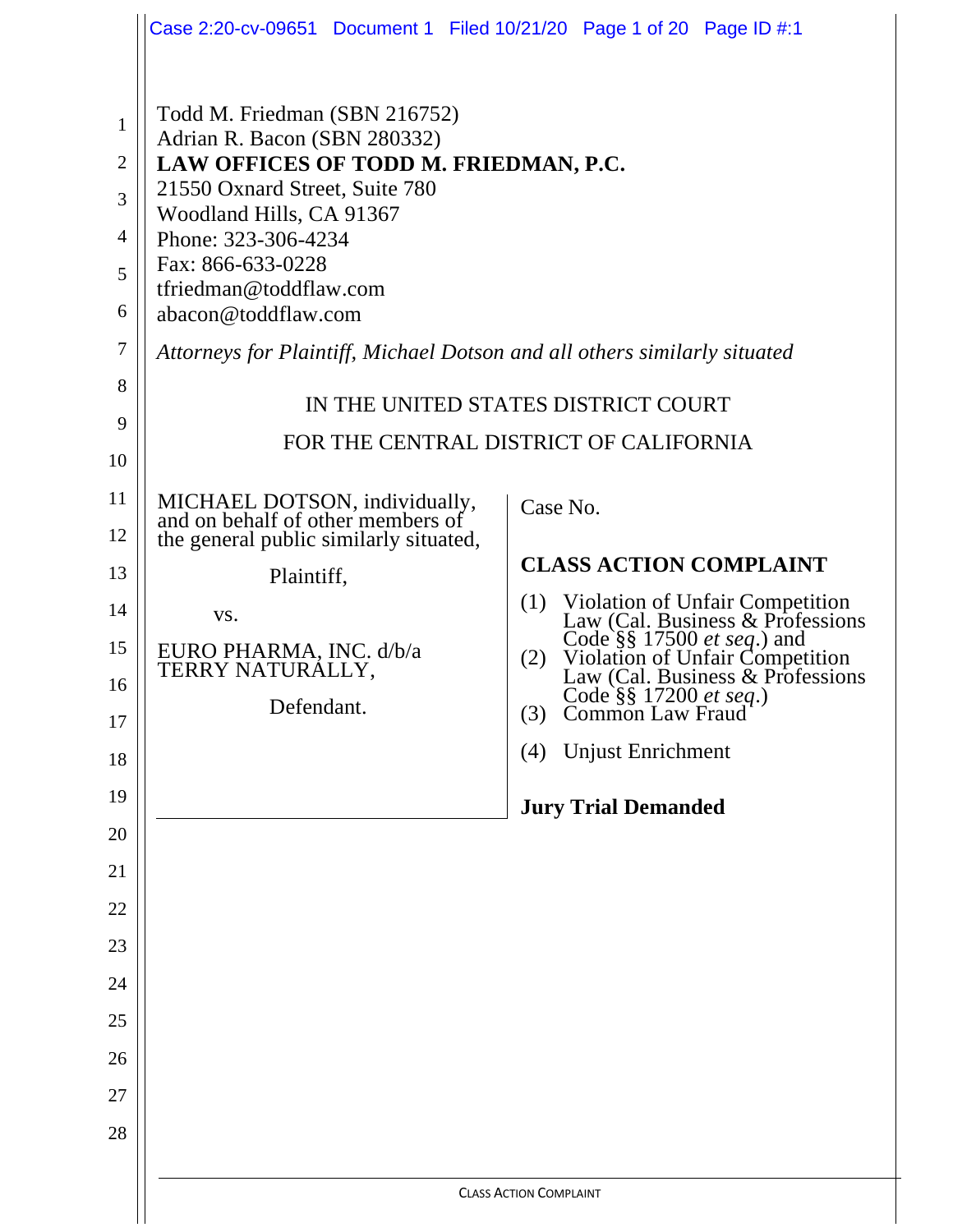Plaintiff MICHAEL DOTSON ("Plaintiff"), individually and on behalf of all other members of the public similarly situated, allege as follows:

#### **PRELIMINARY STATEMENTS**

1. This is an action for damages, injunctive relief, and any other available legal or equitable remedies, for violations of Unfair Competition Law (Cal. Business & Professions Code §§ 17500 *et seq*., Unfair Competition Law (Cal. Business & Professions Code §§ 17200 *et seq.*, common law fraud, and unjust enrichment, resulting from the illegal actions of Defendant, in intentionally labeling its curcumin and turmeric supplements as providing "pain relief", when Defendant's products do not relieve pain. Plaintiff alleges as follows upon personal knowledge as to himself and his own acts and experiences, and, as to all other matters, upon information and belief, including investigation conducted by his attorneys.

### **JURISDICTION AND VENUE**

2. This Court has jurisdiction pursuant to 28 U.S.C. §1332(d), because the matter in controversy exceeds the sum or value of \$5,000,000 exclusive of interest or costs and is a class action in which the members of the class are citizens of a State different from the Defendant.

3. Venue is proper in this District pursuant to 28 U.S.C. § 1391(b) because a substantial part of the events giving rise to this claim occurred in this District, and Defendant does business, inter alia, in the Central District of California.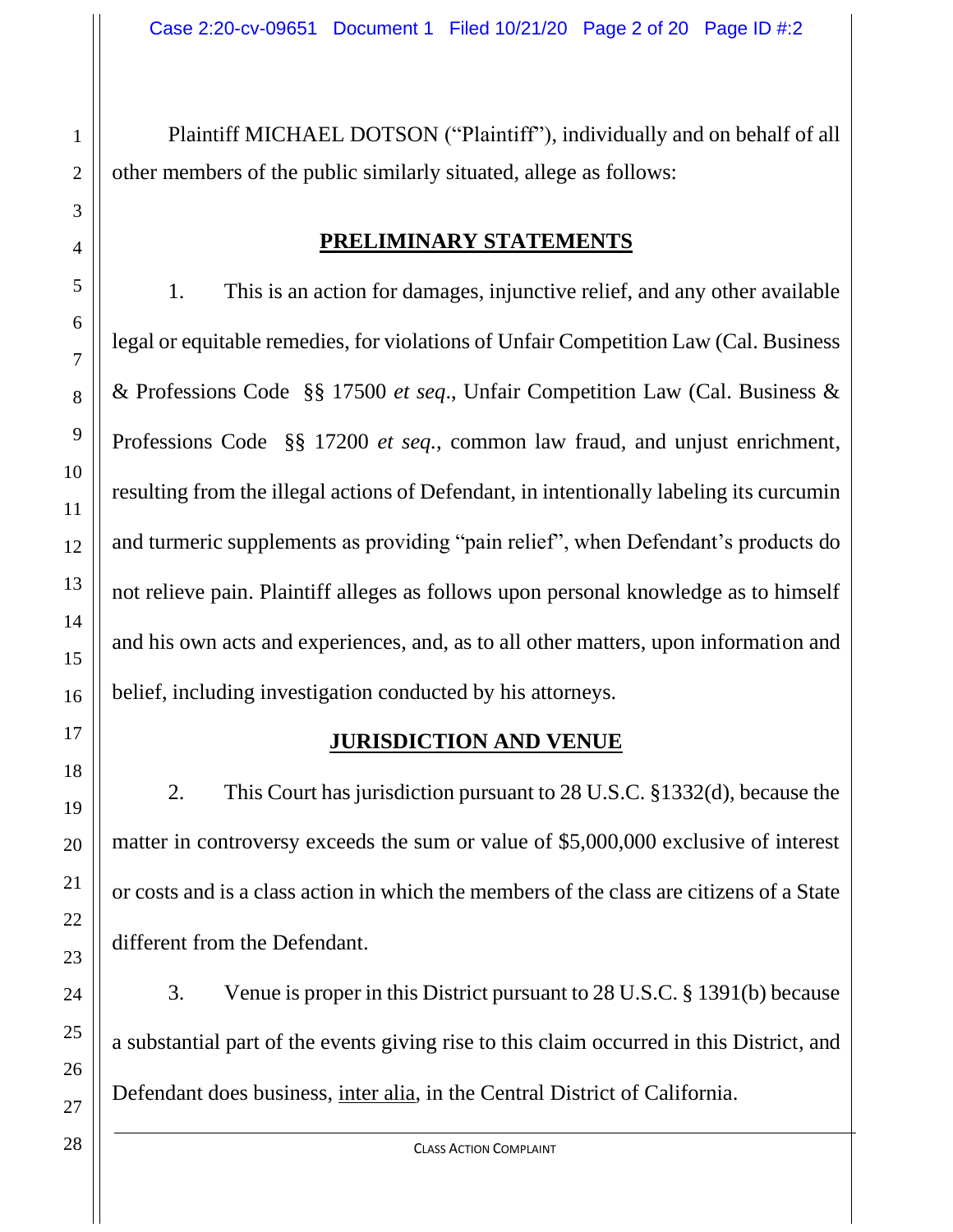## **PARTIES**

4. Plaintiff is an individual who was at all relevant times residing in Reseda, California.

5. On information and belief, Defendant is a Wisconsin corporation whose principal place of business is located in Green Bay, Wisconsin.

6. At all times relevant hereto, Defendant was engaged in the manufacturing, marketing, and sale of vitamin and supplement products.

# **FACTS COMMON TO ALL COUNTS**

7. Defendant manufactures, advertises, markets, sells, and distributes curcumin products throughout California and the United States under brand name "Curamin."

8. During the Class Period the following list of products (the "Products") were advertised as providing effective pain relief when they do not:

- a. Curamin: Extra Strength pain relief;
- b. Curamin: Headache Relief;
- c. Curamin: Pain Relief;
- d. Curamin: Stop Pain Now;
- e. Curamin PM: Nighttime Pain.
- 9. During the Class Period Plaintiff purchased at least one of the Products.
- 10. Plaintiff's most recent purchase was during or about September 2020.

CLASS ACTION COMPLAINT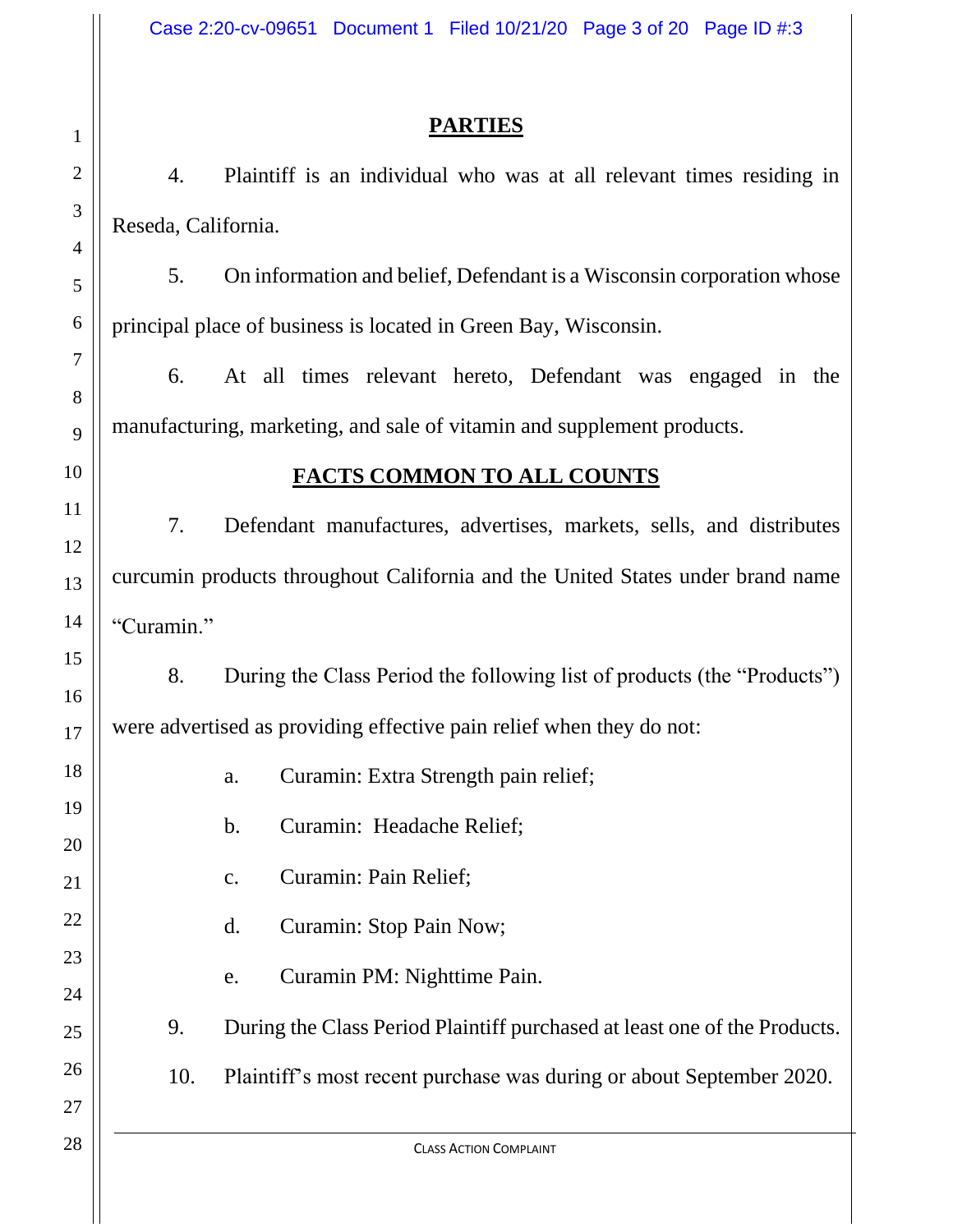11. Plaintiff used Defendant's Curamin Pain Relief product and did not experience any pain relieving effects.

12. Persons, like Plaintiff herein, have an interest in purchasing products that do not contain false and misleading claims with regards to the qualities of those products.

13. By making false and misleading claims about the pain relieving effects of its products Defendant impaired Plaintiff's ability to choose the type and quality of products he chose to buy.

14. Therefore, Plaintiff has been deprived of his legally-protected interest to obtain true and accurate information about his consumer products as required by California and Federal law.

15. As a result Plaintiff has been misled into purchasing products he would not have otherwise

16. Plaintiff purchased Defendant's product because Defendant's packaging claims that its products are effective pain relievers.

17. On information and belief, Defendant's product has not been clinically proven to work as effective pain relievers.

18. Defendant's products claim to be effective pain relievers based on the inclusion of curcumin.

1

2

3

4

5

6

7

8

9

10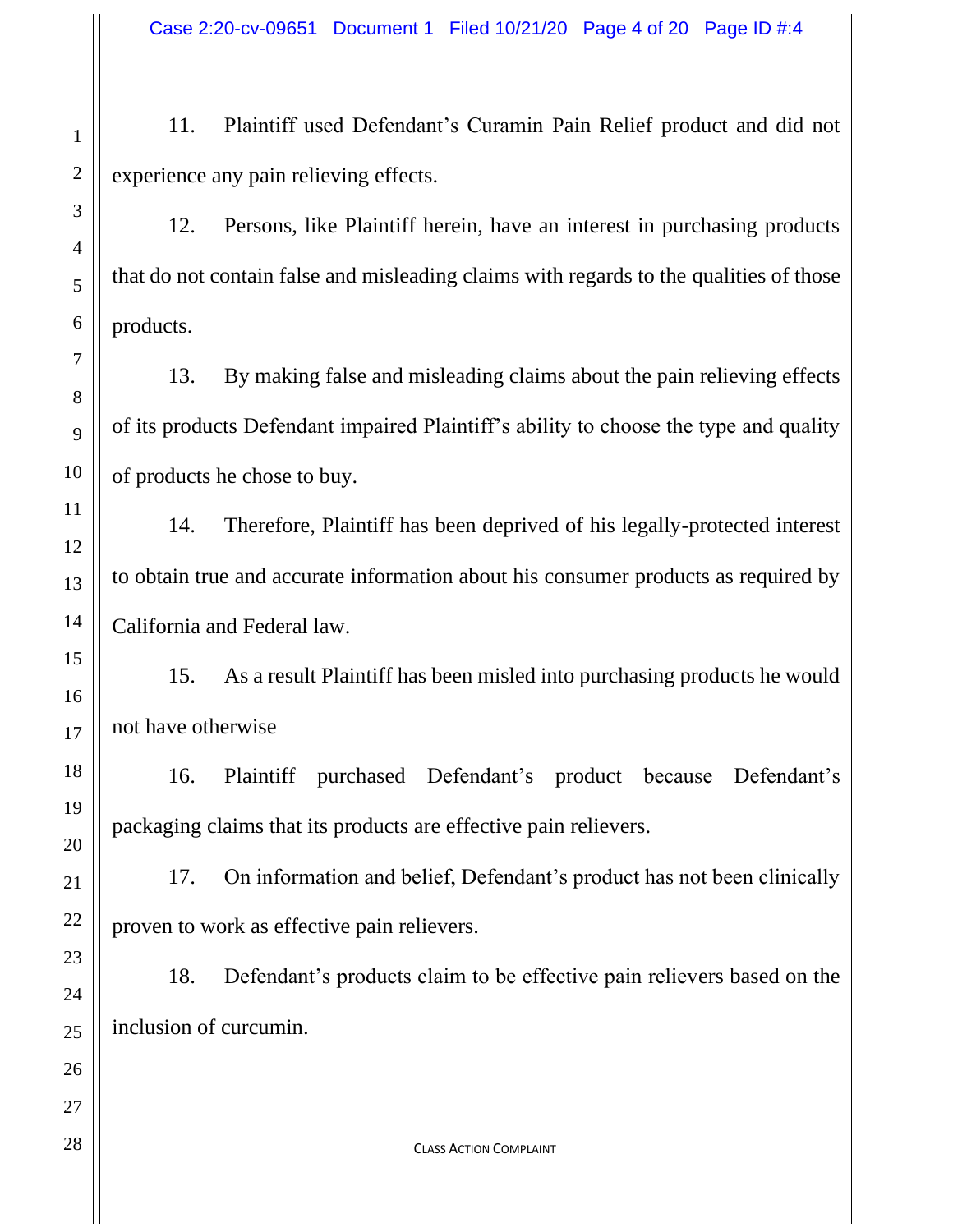19. Curcumin (1,7-bis(4-hydroxy-3-methoxyphenyl)-1,6-heptadiene-3,5 dione), also called diferuloylmethane, is the main natural polyphenol found in the rhizome of *Curcuma longa* (turmeric) and in others *Curcuma* spp.<sup>1</sup>

20. Studies of curcumin have consistently shown that after using dietary supplementation of curcumin for extended periods, ranging from weeks to months, may help to reduce inflammation; but have not consistently shown that the same extended dietary supplementation results in reduced muscle soreness associated with exercise. 2

21. Studies have not shown that curcumin can be used to relieve muscle pain.<sup>3</sup>

22. Defendant's products do not disclose that curcumin has not been proven to relieve pain a consumer is currently experiencing.

23. Plaintiff would not have been able to understand that the Products do not relieve pain prior to consuming them.

 Susan J. Hewlings, Douglas S. Kalman, Curcumin: a review of its effects on human health, https://www.ncbi.nlm.nih.gov/pmc/articles/PMC5664031/#B11-foods-06- Id. Id.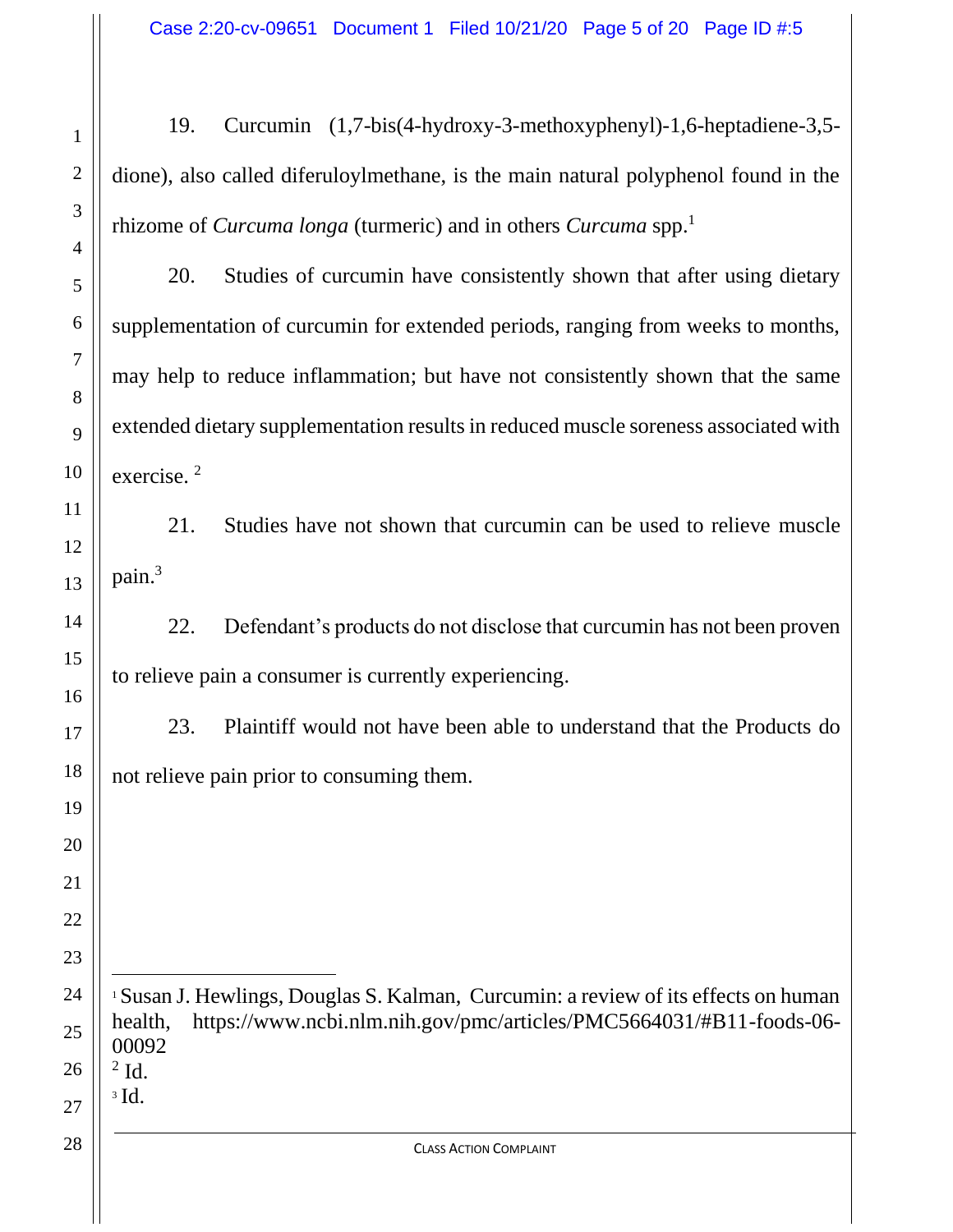24. Furthermore, due to Defendant's intentional, deceitful practice of falsely labeling the Products as providing effective pain relief, Plaintiff could not have known that the Products do not relieve pain.

25. Plaintiff was unaware that the Products do not relieve pain when he purchased them.

26. Plaintiff and the Class were deceived into paying money for products they did not want because the Products were labeled as effective pain relievers.

27. Worse than the lost money, Plaintiff, the Class, and Sub-Class were deprived of their protected interest to choose the products they ingest.

28. Defendant, and not Plaintiff, the Class, or Sub-Class, knew or should have known that the Products' express labeling stating "Effective Pain Relief" was false, deceptive, and misleading, and that Plaintiff, the Class, and Sub-Class members would not be able to tell the Products do not provide pain relief unless Defendant expressly told them, as required by law.

29. Defendant employs professionals to create the formulas of Defendant's products. Therefore, Defendant through its employees knew or should have known that the products do not relieve pain.

30. On information and belief, Defendants through their employees did know that the products do not provide pain relief and are not proven to be effective.

1

2

3

4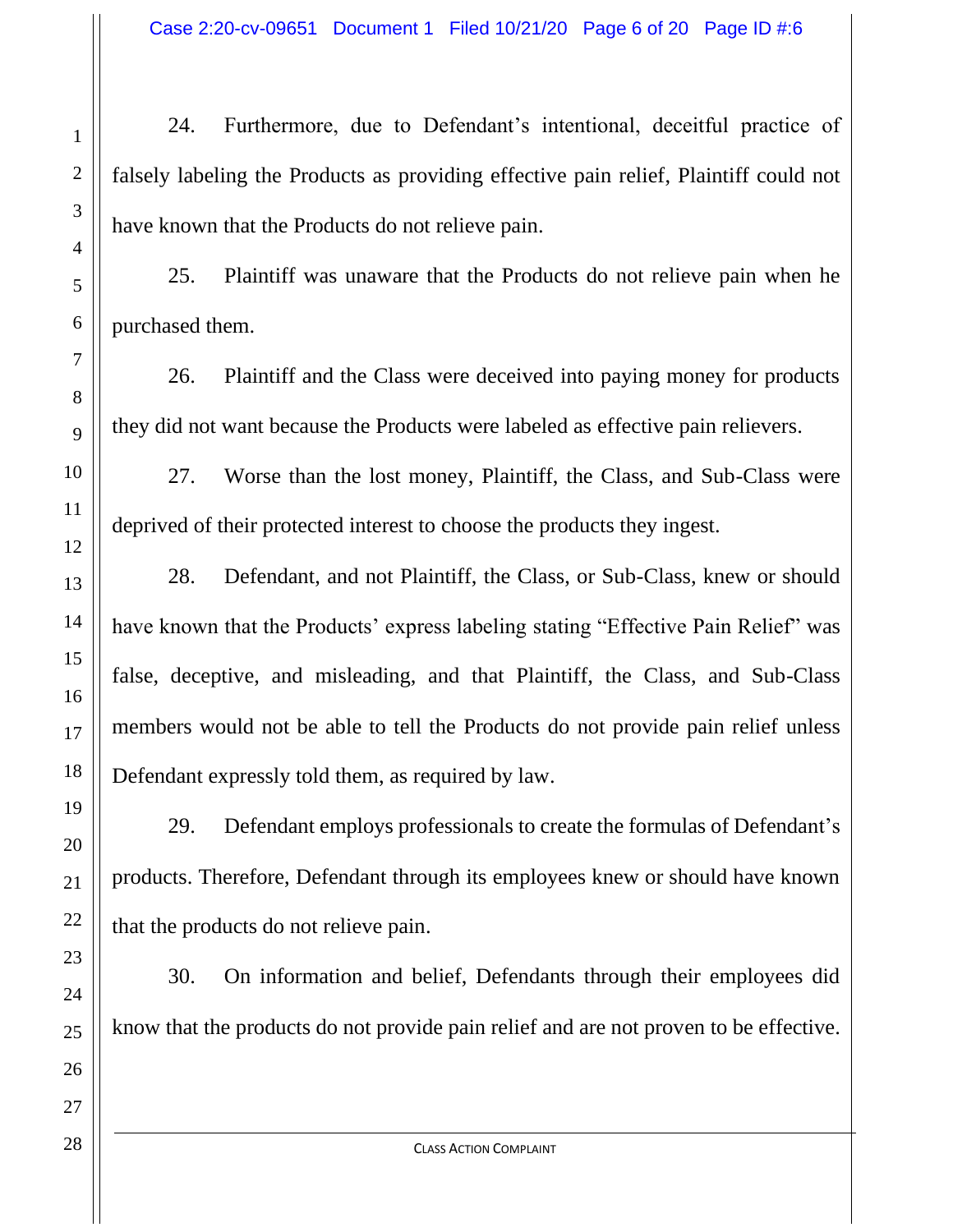| 1                       | 31.                                                                                                             | As a result of Defendants' acts and omissions outlined above, Plaintiff                  |  |  |  |  |  |
|-------------------------|-----------------------------------------------------------------------------------------------------------------|------------------------------------------------------------------------------------------|--|--|--|--|--|
| $\overline{c}$          |                                                                                                                 | has suffered concrete and particularized injuries and harm, which include, but are       |  |  |  |  |  |
| 3                       | not limited to, the following:                                                                                  |                                                                                          |  |  |  |  |  |
| 4                       |                                                                                                                 | Lost money;<br>a.                                                                        |  |  |  |  |  |
| 5                       |                                                                                                                 |                                                                                          |  |  |  |  |  |
| б                       |                                                                                                                 | Wasting Plaintiff's time; and<br>$\mathbf b$ .                                           |  |  |  |  |  |
| 7<br>8                  |                                                                                                                 | Stress, aggravation, frustration, loss of trust, loss of serenity, and<br>$\mathbf{c}$ . |  |  |  |  |  |
| 9                       |                                                                                                                 | loss of confidence in product labeling.                                                  |  |  |  |  |  |
| $\overline{0}$          |                                                                                                                 | <b>CLASS ALLEGATIONS</b>                                                                 |  |  |  |  |  |
| $\mathbf 1$             |                                                                                                                 |                                                                                          |  |  |  |  |  |
| $\overline{c}$          | 32.<br>Plaintiff brings this action on behalf of himself and all others similarly                               |                                                                                          |  |  |  |  |  |
| $\overline{\mathbf{3}}$ | situated, as a member of the proposed class (the "Class"), defined as follows:                                  |                                                                                          |  |  |  |  |  |
| 4                       | All persons within the United States who purchased the                                                          |                                                                                          |  |  |  |  |  |
|                         | Products within four years prior to the filing of this<br>Complaint through to the date of class certification. |                                                                                          |  |  |  |  |  |
| б                       |                                                                                                                 |                                                                                          |  |  |  |  |  |
| 7                       | 33.                                                                                                             | Plaintiff also brings this action on behalf of himself and all others                    |  |  |  |  |  |
| 8                       | similarly situated, as a member of the proposed sub-class (the "Sub-Class"), defined                            |                                                                                          |  |  |  |  |  |
| 9                       | as follows:                                                                                                     |                                                                                          |  |  |  |  |  |
| 0                       |                                                                                                                 | All persons within California who purchased the Products                                 |  |  |  |  |  |
| 1                       |                                                                                                                 | within four years prior to the filing of this Complaint                                  |  |  |  |  |  |
| $\overline{c}$          |                                                                                                                 | through to the date of class certification.                                              |  |  |  |  |  |
| 3<br>4                  | 34.                                                                                                             | Defendants, their employees and agents are excluded from the Class                       |  |  |  |  |  |
| 5                       | and Sub-Class. Plaintiff does not know the number of members in the Class and Sub-                              |                                                                                          |  |  |  |  |  |
| б<br>7                  |                                                                                                                 | Class, but believes the members number in the thousands, if not more. Thus, this         |  |  |  |  |  |
| 8                       | <b>CLASS ACTION COMPLAINT</b>                                                                                   |                                                                                          |  |  |  |  |  |
|                         |                                                                                                                 |                                                                                          |  |  |  |  |  |

 $\mathbb{R}$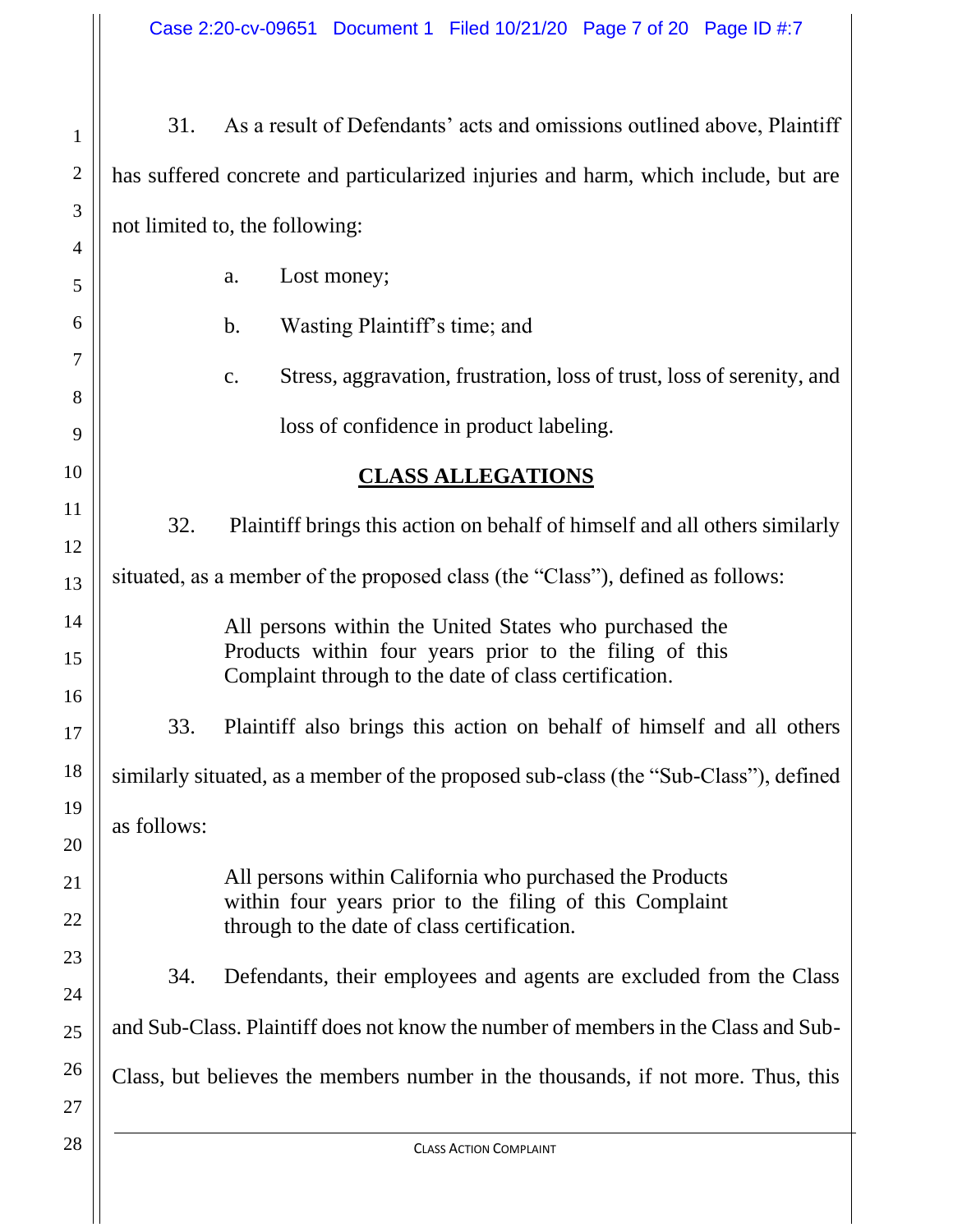matter should be certified as a Class Action to assist in the expeditious litigation of the matter.

35. The Class and Sub-Class are so numerous that the individual joinder of all of their members is impractical. While the exact number and identities of their members are unknown to Plaintiff at this time and can only be ascertained through appropriate discovery, Plaintiff is informed and believes and thereon alleges that the Class and Sub-Class include thousands, if not millions of members. Plaintiff alleges that the class members may be ascertained by the records maintained by Defendant.

36. This suit is properly maintainable as a class action pursuant to Fed. R. Civ. P. 23(a) because the Class and Sub-Class are so numerous that joinder of their members is impractical and the disposition of their claims in the Class Action will provide substantial benefits both to the parties and the Court.

37. There are questions of law and fact common to the Class affecting the parties to be represented. The questions of law and fact common to the Class predominate over questions which may affect individual class members and include, but are not necessarily limited to, the following:

> a. Whether the Defendant intentionally, negligently, or recklessly disseminated false and misleading information by including the statements "pain relief" or "effective pain relief" on the front of the Products' packaging;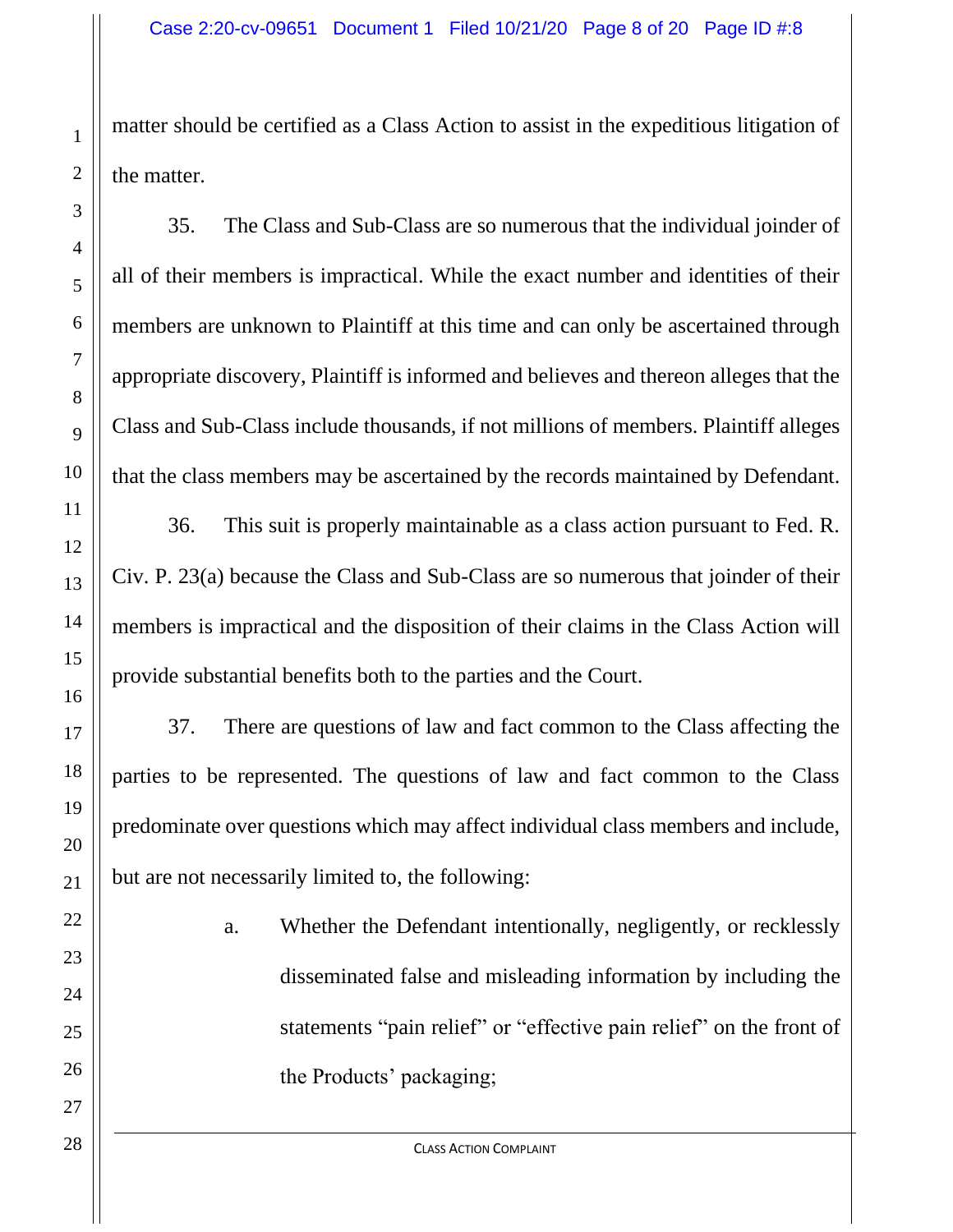| 1              | Whether the Class and Sub-Class members were informed of the<br>$\mathbf b$ .           |  |  |  |  |
|----------------|-----------------------------------------------------------------------------------------|--|--|--|--|
| $\overline{2}$ | unproven and ineffective in the Products;                                               |  |  |  |  |
| 3              | Whether the Products are proven, effective pain relievers;<br>c.                        |  |  |  |  |
| 4<br>5         | d.<br>Whether Defendant's conduct was unfair and deceptive;                             |  |  |  |  |
| 6              | Whether Defendant unjustly enriched itself as a result of the<br>e.                     |  |  |  |  |
| 7              |                                                                                         |  |  |  |  |
| 8              | unlawful conduct alleged above;                                                         |  |  |  |  |
| 9              | f.<br>Whether the statement "pain relief" is misleading or false;                       |  |  |  |  |
| 10             | Whether there should be a tolling of the statute of limitations;<br>g.                  |  |  |  |  |
| 11             | and                                                                                     |  |  |  |  |
| 12             |                                                                                         |  |  |  |  |
| 13             | Whether the Class and Sub-Class are entitled to restitution, actual<br>h.               |  |  |  |  |
| 14             | damages, punitive damages, and attorney fees and costs.                                 |  |  |  |  |
| 15<br>16       | 38.<br>As a resident of the United States and the State of California who               |  |  |  |  |
| 17             | purchased the Products, Plaintiff is asserting claims that are typical of the Class and |  |  |  |  |
| 18             | Sub-Class.                                                                              |  |  |  |  |
| 19             |                                                                                         |  |  |  |  |
| 20             | Plaintiff has no interests adverse or antagonistic to the interests of the<br>39.       |  |  |  |  |
| 21             | other members of the Class and Sub-Class.                                               |  |  |  |  |
| 22             | 40.<br>Plaintiff will fairly and adequately protect the interests of the members        |  |  |  |  |
| 23             | of the Class and Sub-Class. Plaintiff has retained attorneys experienced in the         |  |  |  |  |
| 24             |                                                                                         |  |  |  |  |
| 25             | prosecution of class actions.                                                           |  |  |  |  |
| 26             |                                                                                         |  |  |  |  |
| 27             |                                                                                         |  |  |  |  |
| 28             | <b>CLASS ACTION COMPLAINT</b>                                                           |  |  |  |  |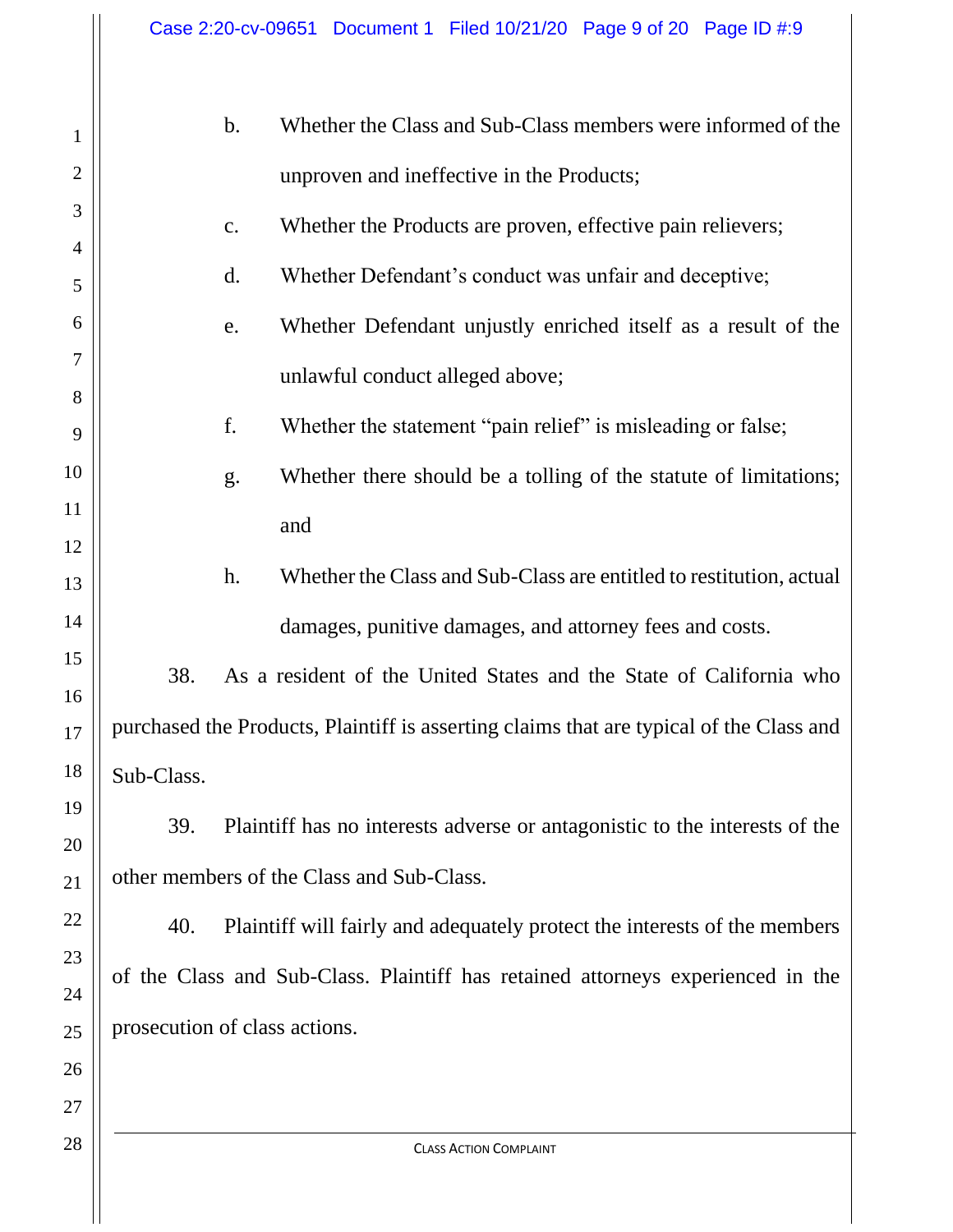41. A class action is superior to other available methods of fair and efficient adjudication of this controversy, since individual litigation of the claims of all Class and Sub-Class members is impracticable. Even if every Class and Sub-Class member could afford individual litigation, the court system could not. It would be unduly burdensome to the courts in which individual litigation of numerous issues would proceed. Individualized litigation would also present the potential for varying, inconsistent or contradictory judgments and would magnify the delay and expense to all parties, and to the court system, resulting from multiple trials of the same complex factual issues. By contrast, the conduct of this action as a class action presents fewer management difficulties, conserves the resources of the parties and of the court system and protects the rights of each class member. Class treatment will also permit the adjudication of relatively small claims by many class members who could not otherwise afford to seek legal redress for the wrongs complained of herein.

42. The prosecution of separate actions by individual members of the Class and Sub-Class would create a risk of adjudications with respect to them that would, as a practical matter, be dispositive of the interests of the other class members not parties to such adjudications or that would substantially impair or impede the ability of such non-party class members to protect their interests.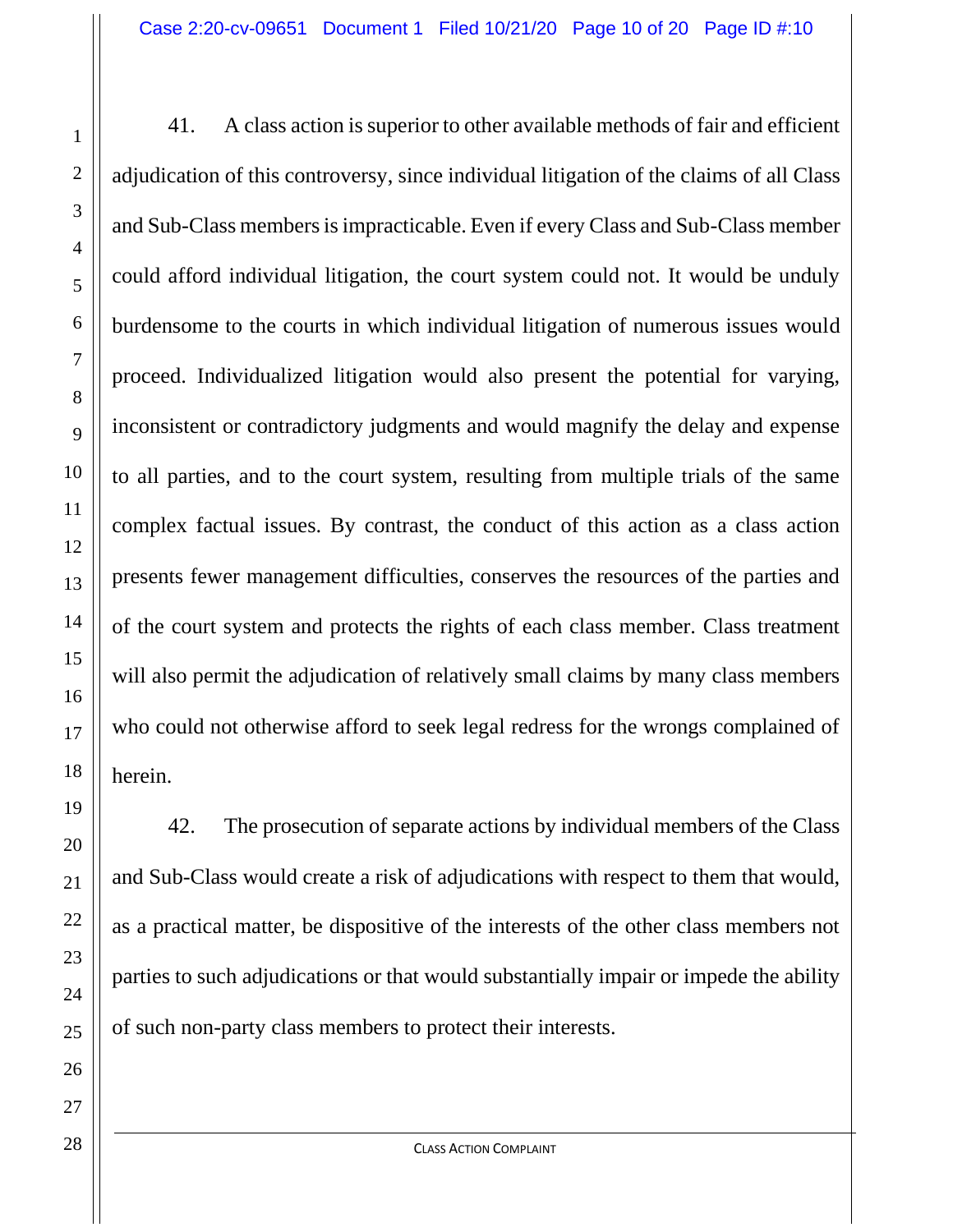43. Plaintiff's claims and injuries are identical to the claims and injuries of all class and sub-class members, because all claims and injuries of all class and subclass members are based on the same false labeling and same legal theory. All allegations arise from the identical, false, affirmative written statements made by Defendants when they claimed the Products provide "pain relief" when in reality the Products do not provide pain relief and have never been proven to provide effective pain relief.

44. Defendants have acted or refused to act in respect generally applicable to the Class and Sub-Class thereby making appropriate final and injunctive relief with regard to the members of the Class and Sub-Class as a whole.

45. The size and definition of the Class and Sub-Class can be identified through records held by retailers carrying and reselling the Products, and by Defendant's own records.

### **FIRST CAUSE OF ACTION Violation of the California False Advertising Act (Cal. Bus. & Prof. Code §§ 17500** *et seq.***)**

41. Plaintiff incorporates by reference each allegation set forth above.

42. Pursuant to California Business and Professions Code section 17500, *et seq*., it is unlawful to engage in advertising "which is untrue or misleading, and which is known, or which by the exercise of reasonable care should be known, to be untrue or misleading...or...to so make or disseminate or cause to be so made or disseminated any such statement as part of a plan or scheme with the intent not to sell that personal property or those services, professional or otherwise, so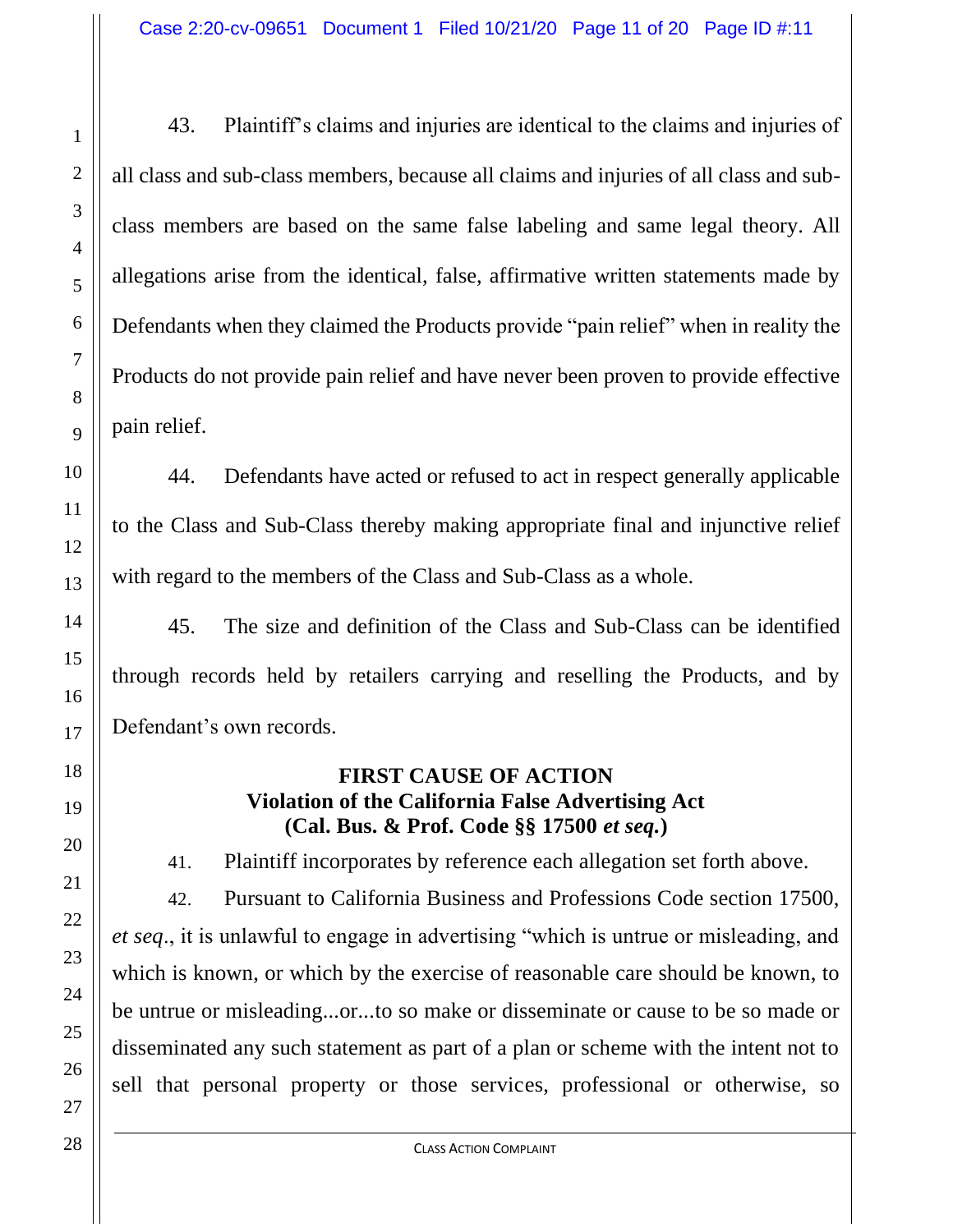advertised at the price stated therein, or as so advertised."

43. California Business and Professions Code section 17500, *et seq*.'s prohibition against false advertising extends to the use of false or misleading written statements.

44. Defendant misled consumers by making misrepresentations and untrue statements about the Class Products, namely, Defendant sold the Products advertised as providing pain relief fully knowing the Products do not provide pain relief and have never been proven to provide effective pain relief, and made false representations to Plaintiff and other putative class members in order to solicit these transactions.

45. Specifically, Defendant wrote on the packages of these Products that they provide pain relief.

46. Defendant knew that their representations and omissions were untrue and misleading, and deliberately made the aforementioned representations and omissions in order to deceive reasonable consumers like Plaintiff and other Class Members.

47. As a direct and proximate result of Defendant's misleading and false advertising, Plaintiff and the other Class Members have suffered injury in fact and have lost money or property. Plaintiff reasonably relied upon Defendant's representations regarding the Products, namely that they provide pain relief. In reasonable reliance on Defendant's false advertisements, Plaintiff and other Class Members purchased the Products. In turn Plaintiff and other Class Members ended up with supplement products that turned out to actually be different than advertised, and therefore Plaintiff and other Class Members have suffered injury in fact.

48. Plaintiff alleges that these false and misleading written representations made by Defendant constitute a "scheme with the intent not to sell that personal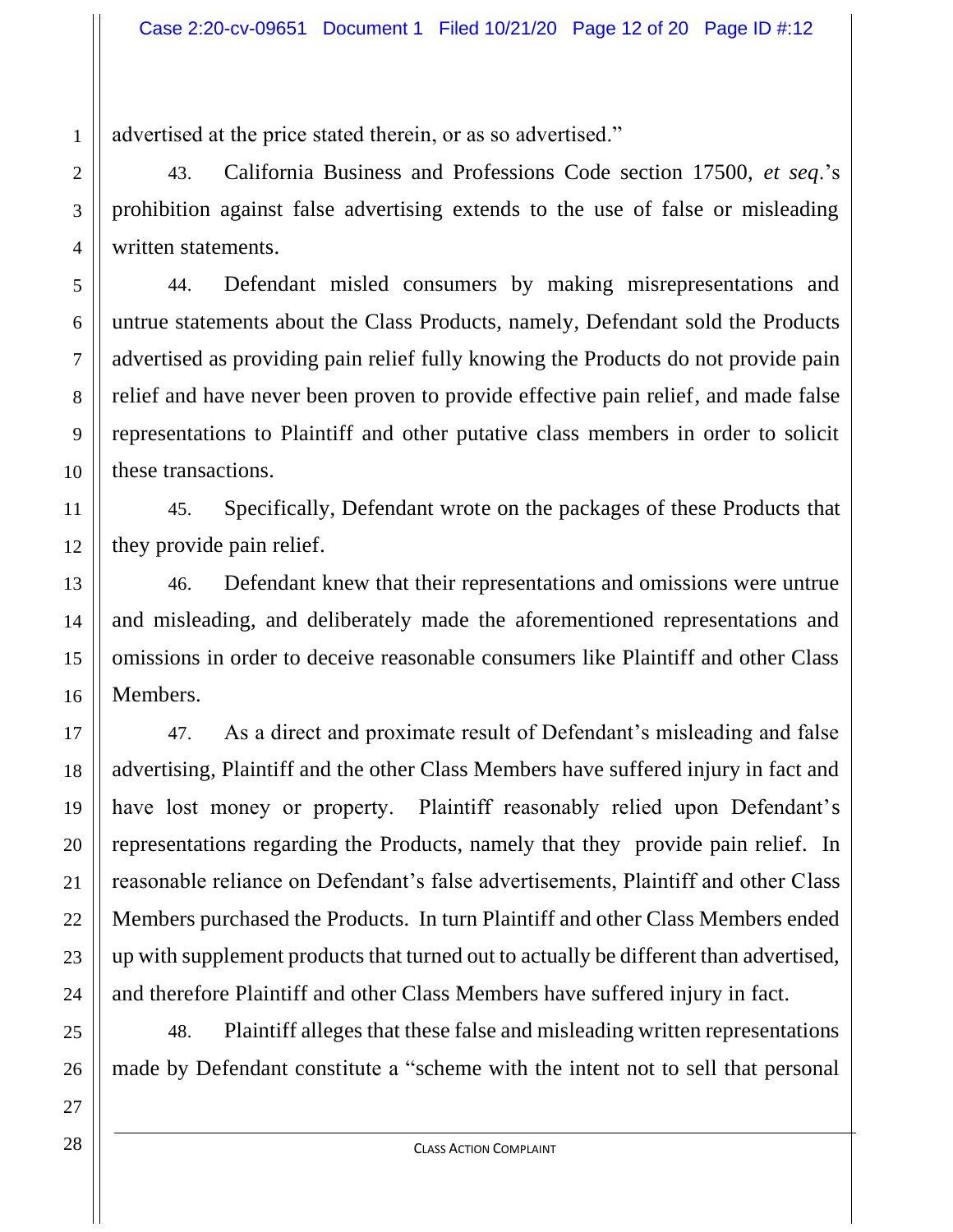property or those services, professional or otherwise, so advertised at the price stated therein, or as so advertised."

49. Defendant advertised to Plaintiff and other putative class members, through written representations and omissions made by Defendant and its employees, that the Class Products would provide pain relief.

50. Defendant knew that the Class Products do not provide pain relief and have never been proven to provide pain relief.

51. Thus, Defendant knowingly sold Class Products to Plaintiff and other putative class members that do not provide pain relief contrary to the Products packaging.

52. The misleading and false advertising described herein presents a continuing threat to Plaintiff and the Class Members in that Defendant persists and continues to engage in these practices, and will not cease doing so unless and until forced to do so by this Court. Defendant's conduct will continue to cause irreparable injury to consumers unless enjoined or restrained. Plaintiff is entitled to preliminary and permanent injunctive relief ordering Defendant to cease their false advertising, as well as disgorgement and restitution to Plaintiff and all Class Members Defendant's revenues associated with their false advertising, or such portion of those revenues as the Court may find equitable.

# **SECOND CAUSE OF ACTION Violation of Unfair Business Practices Act (Cal. Bus. & Prof. Code §§ 17200** *et seq***.)**

53. Plaintiff incorporates by reference each allegation set forth above.

54. Actions for relief under the unfair competition law may be based on any business act or practice that is within the broad definition of the UCL. Such violations of the UCL occur as a result of unlawful, unfair or fraudulent business acts and practices. A plaintiff is required to provide evidence of a causal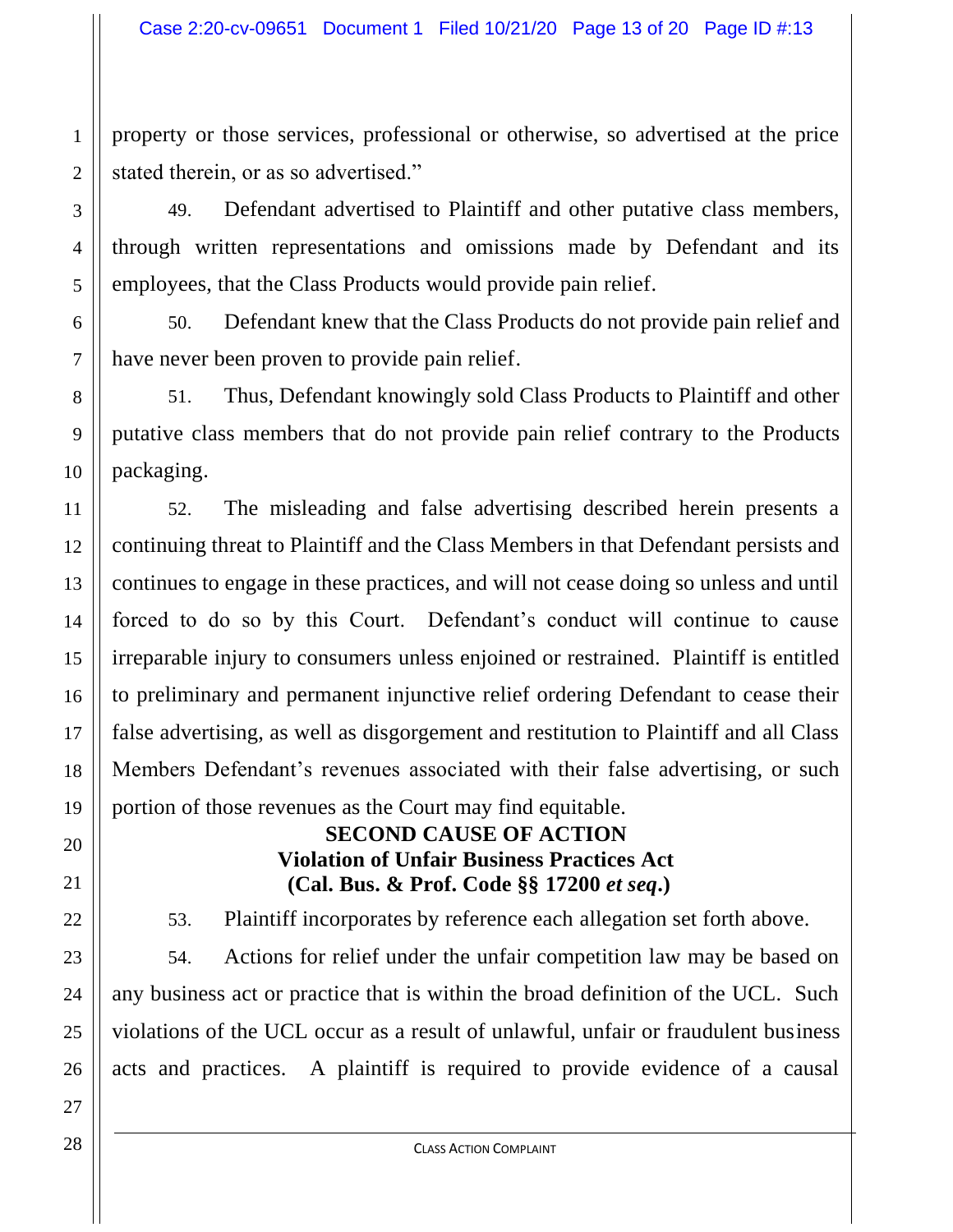connection between a defendant's business practices and the alleged harm--that is, evidence that the defendant's conduct caused or was likely to cause substantial injury. It is insufficient for a plaintiff to show merely that the defendant's conduct created a risk of harm. Furthermore, the "act or practice" aspect of the statutory definition of unfair competition covers any single act of misconduct, as well as ongoing misconduct.

#### **UNFAIR**

55. California Business & Professions Code § 17200 prohibits any "unfair ... business act or practice." Defendant's acts, omissions, misrepresentations, and practices as alleged herein also constitute "unfair" business acts and practices within the meaning of the UCL in that its conduct is substantially injurious to consumers, offends public policy, and is immoral, unethical, oppressive, and unscrupulous as the gravity of the conduct outweighs any alleged benefits attributable to such conduct. There were reasonably available alternatives to further Defendant's legitimate business interests, other than the conduct described herein. Plaintiff reserves the right to allege further conduct which constitutes other unfair business acts or practices. Such conduct is ongoing and continues to this date.

56. In order to satisfy the "unfair" prong of the UCL, a consumer must show that the injury: (1) is substantial; (2) is not outweighed by any countervailing benefits to consumers or competition; and, (3) is not one that consumers themselves could reasonably have avoided.

57. Here, Defendant's conduct has caused and continues to cause substantial injury to Plaintiff and members of the Class. Plaintiff and members of the Class have suffered injury in fact due to Defendant's decision to sell them falsely labeled products (Class Products). Thus, Defendant's conduct has caused

CLASS ACTION COMPLAINT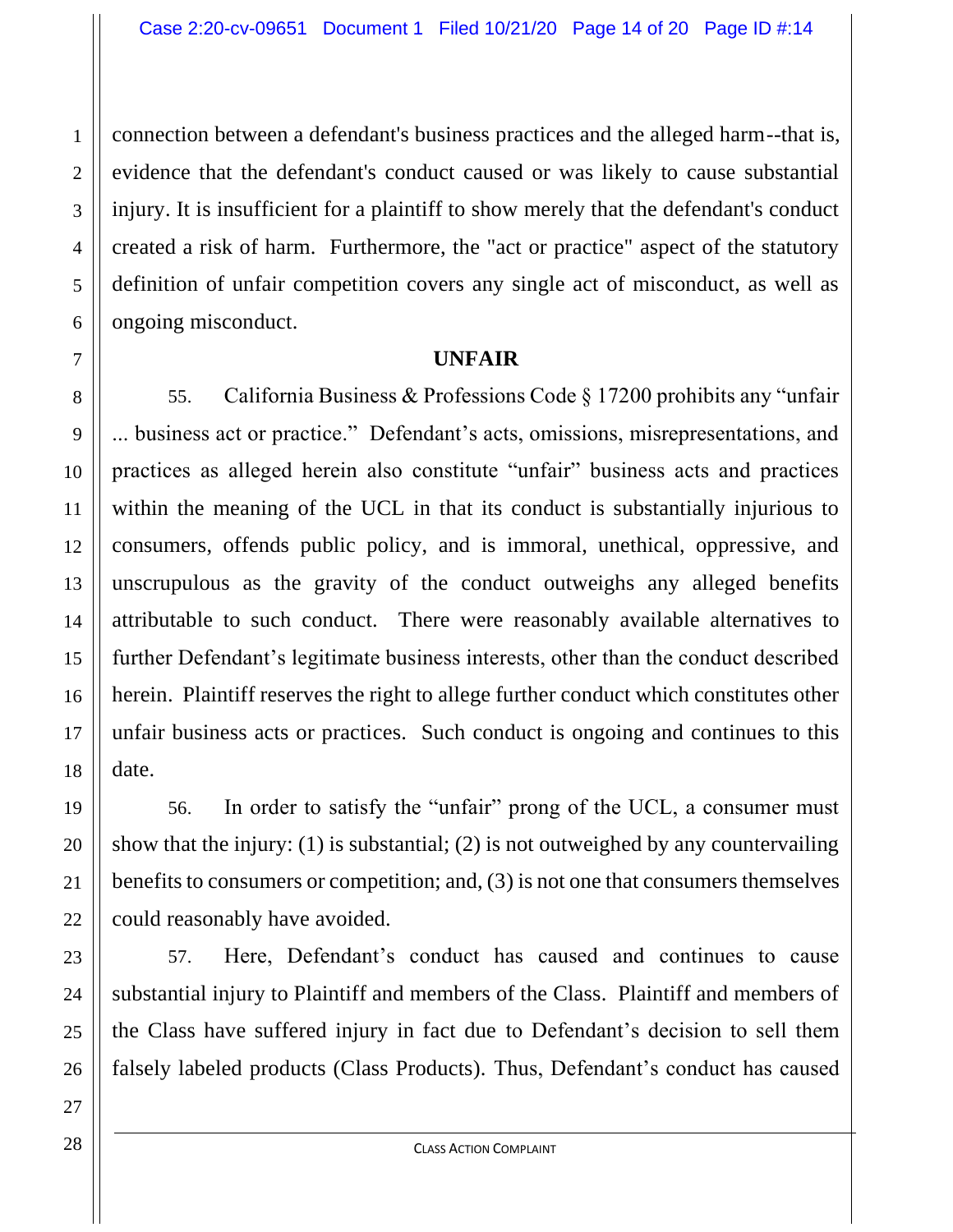substantial injury to Plaintiff and the members of the Sub-Class.

58. Moreover, Defendant's conduct as alleged herein solely benefits Defendant while providing no benefit of any kind to any consumer. Such deception utilized by Defendant convinced Plaintiff and members of the Class that the Class Products provided pain relief, in order to induce them to spend money on said Class Products. In fact, knowing that Class Products, do not provide pain relief and have never been proven to provide pain relief, unfairly profited from their sale, in that Defendant knew that the expected benefit that Plaintiff would receive from this feature is nonexistent, when this is typically never the case in situations involving qualities said to be contained with a product. Thus, the injury suffered by Plaintiff and the members of the Sub-Class is not outweighed by any countervailing benefits to consumers.

59. Finally, the injury suffered by Plaintiff and members of the Class and Sub-Class is not an injury that these consumers could reasonably have avoided. After Defendant, falsely represented that Class Products would relieve pain, the Plaintiff, Class members, and Sub-Class Members suffered injury in fact due to Defendant's sale of Class Products to them. Defendant failed to take reasonable steps to inform Plaintiff and class members that the Class Products do not provide pain relief and have never been proven to provide pain relief, including intentionally mislabeling the Products by labeling them as providing pain relief. As such, Defendant took advantage of Defendant's position of perceived power in order to deceive Plaintiff and the Class members to purchase products that do not provide pain relief. Therefore, the injury suffered by Plaintiff and members of the Class is not an injury which these consumers could reasonably have avoided.

60. Thus, Defendant's conduct has violated the "unfair" prong of California Business & Professions Code § 17200.

1

2

3

4

5

6

7

8

9

10

11

12

13

14

15

16

17

18

19

20

21

22

23

24

25

26

27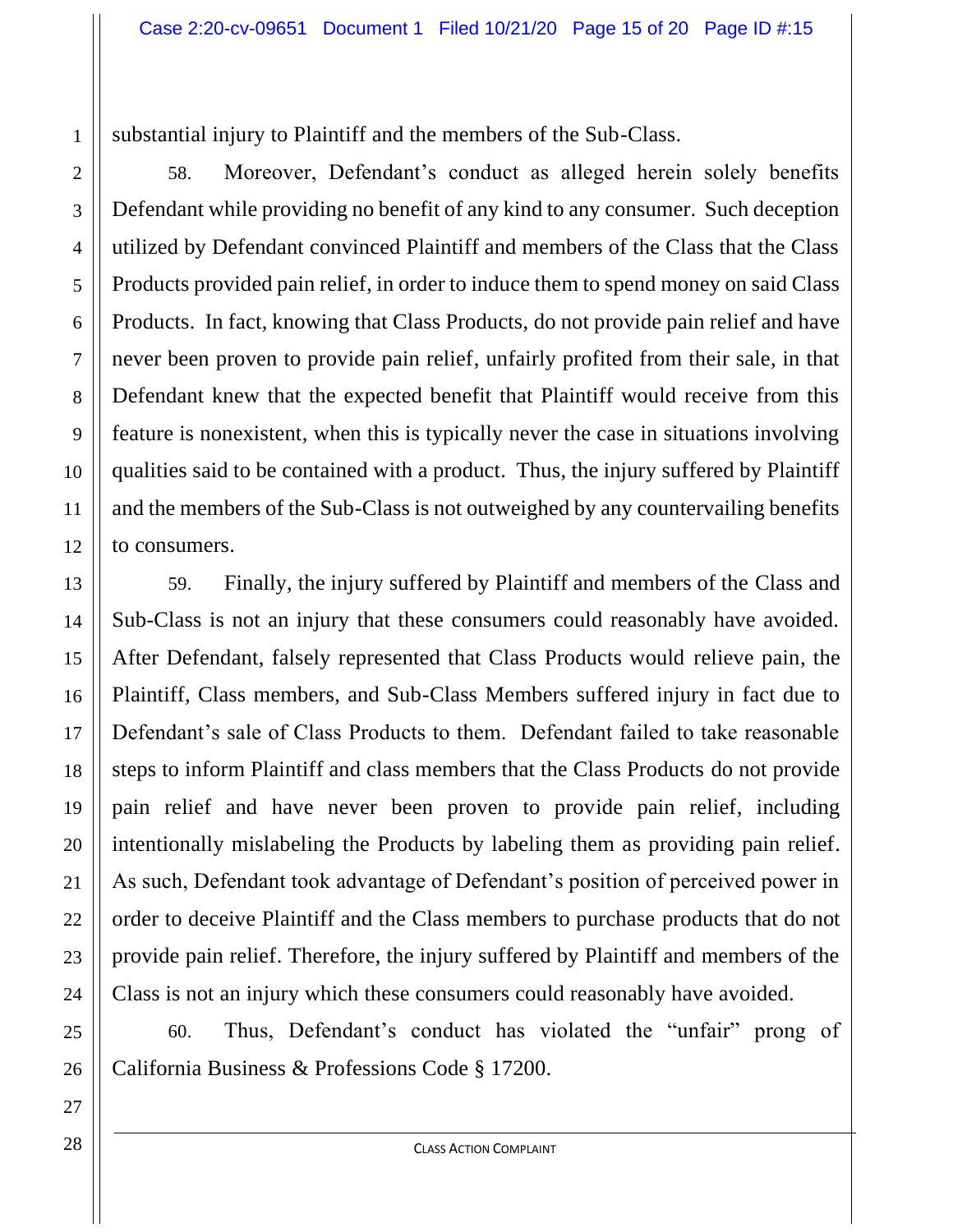### **FRAUDULENT**

61. California Business & Professions Code § 17200 prohibits any "fraudulent ... business act or practice." In order to prevail under the "fraudulent" prong of the UCL, a consumer must allege that the fraudulent business practice was likely to deceive members of the public.

62. The test for "fraud" as contemplated by California Business and Professions Code § 17200 is whether the public is likely to be deceived. Unlike common law fraud, a § 17200 violation can be established even if no one was actually deceived, relied upon the fraudulent practice, or sustained any damage.

63. Here, not only were Plaintiff and the Class members likely to be deceived, but these consumers were actually deceived by Defendant. Such deception is evidenced by the fact that Plaintiff agreed to purchase Class Products under the basic assumption that they relieved pain even though the Products do not provide pain relief and have not been proven to provide pain relief. Plaintiff's reliance upon Defendant's deceptive statements is reasonable due to the unequal bargaining powers of Defendant and Plaintiff. For the same reason, it is likely that Defendant's fraudulent business practice would deceive other members of the public.

64. As explained above, Defendant deceived Plaintiff and other Class Members by representing the Class Products as providing pain relief when the Products do not provide pain relief and have not been proven to provide pain relief.

65. Thus, Defendant's conduct has violated the "fraudulent" prong of California Business & Professions Code § 17200.

### **UNLAWFUL**

66. California Business and Professions Code Section 17200, et seq. prohibits "any unlawful…business act or practice."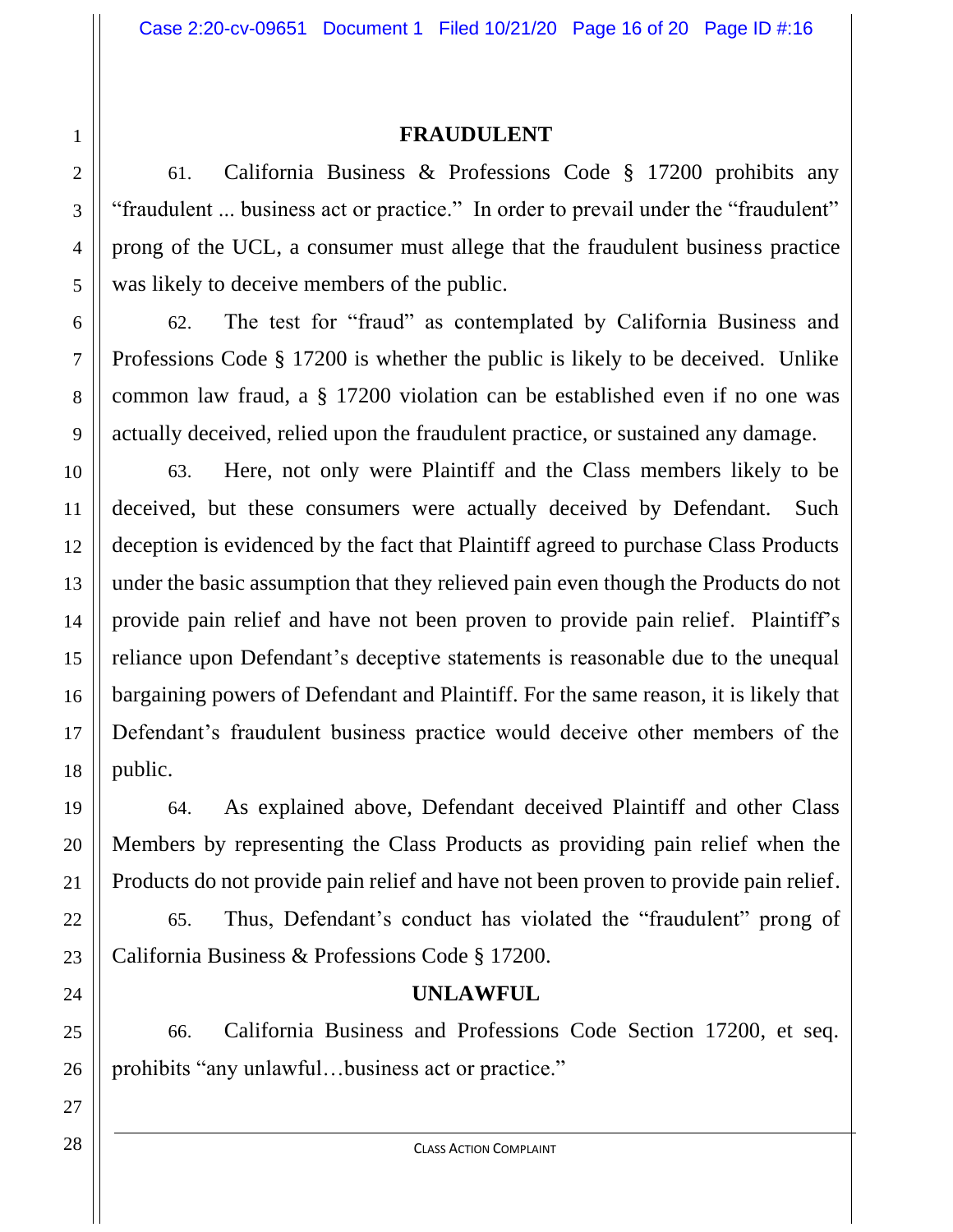67. As explained above, Defendant deceived Plaintiff and other Class Members by representing the Class Products as providing pain relief when the Products do not provide pain relief and have not been proven to provide pain relief.

68. Defendant used false advertising, marketing, and misrepresentations to induce Plaintiff and Class Members to purchase the Class Products, in violation of California Business and Professions Code Section 17500, et seq. Had Defendant not falsely advertised, marketed or misrepresented the Class Products, Plaintiff and Class Members would not have purchased the Class Products. Defendant's conduct therefore caused and continues to cause economic harm to Plaintiff and Class Members.

69. These representations by Defendant are therefore an "unlawful" business practice or act under Business and Professions Code Section 17200 *et seq*.

70. Defendant has thus engaged in unlawful, unfair, and fraudulent business acts entitling Plaintiff and Class Members to judgment and equitable relief against Defendant, as set forth in the Prayer for Relief. Additionally, pursuant to Business and Professions Code section 17203, Plaintiff and Class Members seek an order requiring Defendant to immediately cease such acts of unlawful, unfair, and fraudulent business practices and requiring Defendant to correct its actions.

### **THRID CAUSE OF ACTION COMMON LAW FRAUD**

71. Plaintiff incorporates all of the allegations and statements made above as if fully reiterated herein.

72. Through its false statements on the Products' packaging that the Products provide pain relief, Defendant made false statements of material fact.

73. At the time Defendant made its statements that the Products provide pain relief to Plaintiff, it knew, or reasonably should have known, that the statements described above were false.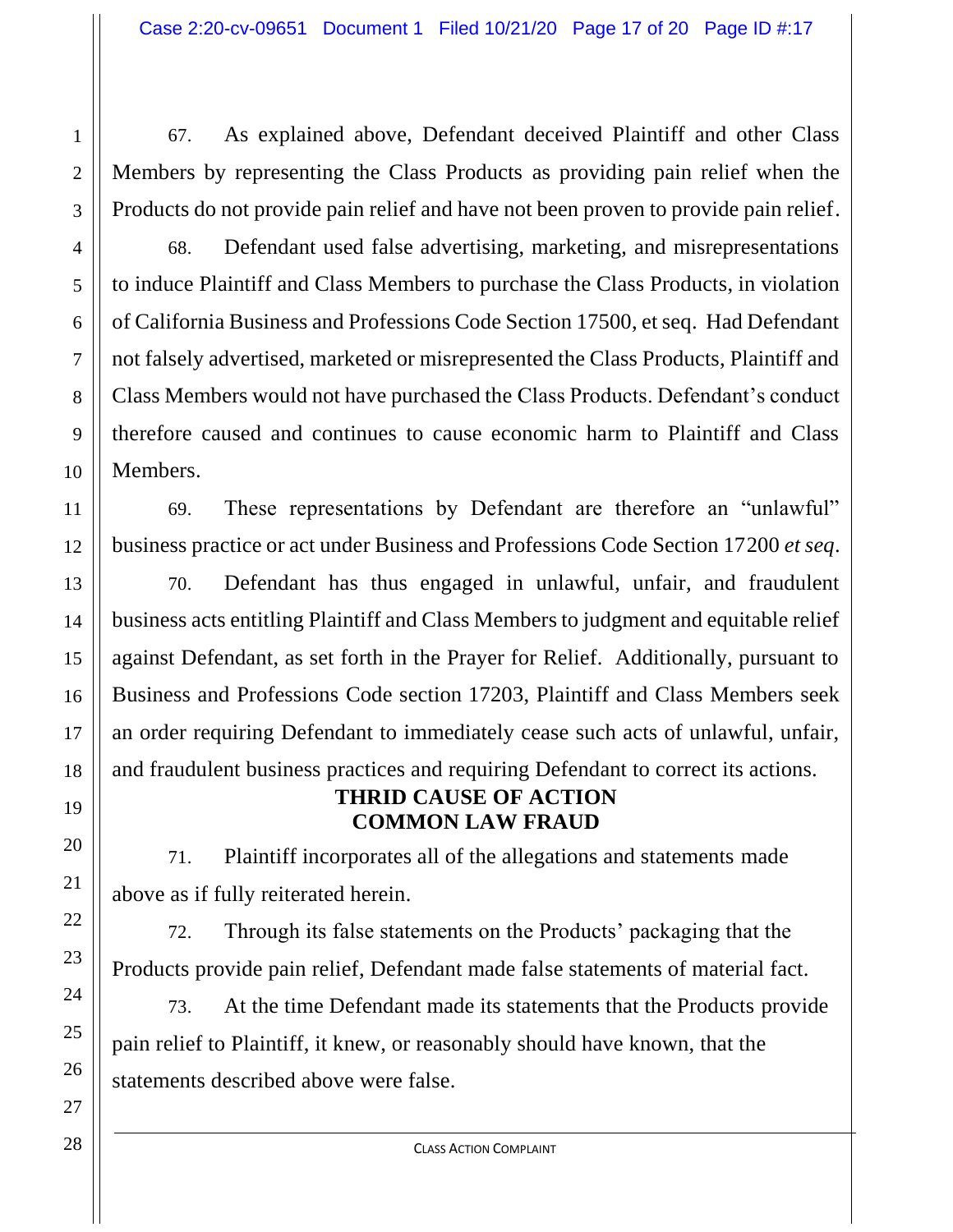74. At the time Defendant made the statement to Plaintiff, it intended to induce Plaintiff to purchase the Products.

75. Plaintiff relied upon the truth of the statements described above and purchased the Products, only to find that the Products do not provide pain relief and have not been proven to provide pain relief.

76. As a result of their reasonable reliance upon Defendant's false statements of material fact as set forth above, Plaintiff and other members of the Class and Sub-Class have suffered concrete and particularized injuries, harm and damages which include, but are not limited to, the loss of money spent on products they did not want to buy, and stress, aggravation, frustration, inconvenience, emotional distress, mental anguish, and similar categories of damages.

### **FOURTH CAUSE OF ACTION UNJUST ENRICHMENT**

77. Plaintiff incorporates all of the allegations and statements made above as if fully reiterated herein.

78. Plaintiff conferred monetary benefits to Defendant by purchasing the Products.

79. Defendant has been unjustly enriched by retaining the revenues derived from Plaintiff's purchase of the Products based on the false statement that the Products provide pain relief.

80. Defendant's retention of the revenue it received from Plaintiff, the Class, and the Sub-Class is unjust and inequitable because Defendant's false statements caused injuries to Plaintiff, the Class, and the Sub-Class, because they would not have purchased the Products if they knew the Products do not provide pain relief and have not been proven to provide pain relief.

81. Defendant's unjust retention of the benefits conferred on it by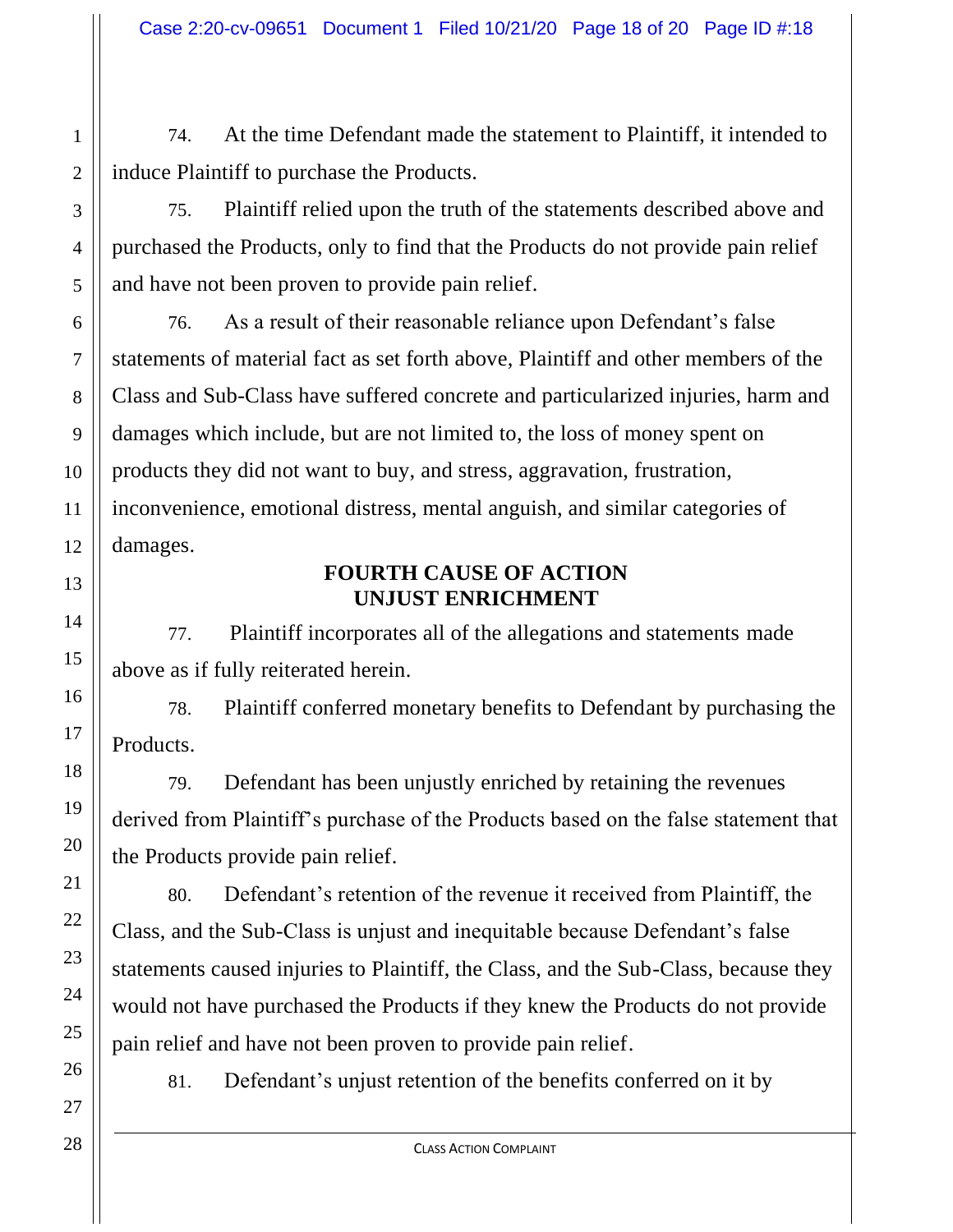Plaintiff, the Class, and the Sub-Class entitles the Plaintiff, the Class, and the Sub-Class to restitution of the money they paid to Defendant for the Products.

### **MISCELLANEOUS**

82. Plaintiff and Class Members allege that they have fully complied with all contractual and other legal obligations and fully complied with all conditions precedent to bringing this action or all such obligations or conditions are excused.

#### **REQUEST FOR JURY TRIAL**

83. Plaintiff requests a trial by jury as to all claims so triable.

### **PRAYER FOR RELIEF**

84. Plaintiff, on behalf of herself and the Class, requests the following relief:

- (a) An order certifying the Class and appointing Plaintiff as Representative of the Class;
- (a) An order certifying the undersigned counsel as Class Counsel;
- (b) An order requiring Euro Pharma Inc., at its own cost, to notify all Class Members of the unlawful and deceptive conduct herein;
	- (c) An order requiring Euro Pharma Inc. to engage in corrective advertising regarding the conduct discussed above;

(d) Actual damages suffered by Plaintiff and Class Members as applicable or full restitution of all funds acquired from Plaintiff and Class Members from the sale of mislabeled Class Products during the relevant class period;

- (e) Punitive damages, as allowable, in an amount determined by the Court or jury;
- (f) Any and all statutory enhanced damages;

1

2

3

4

5

6

7

8

9

10

11

12

13

14

15

16

17

18

19

20

21

22

23

24